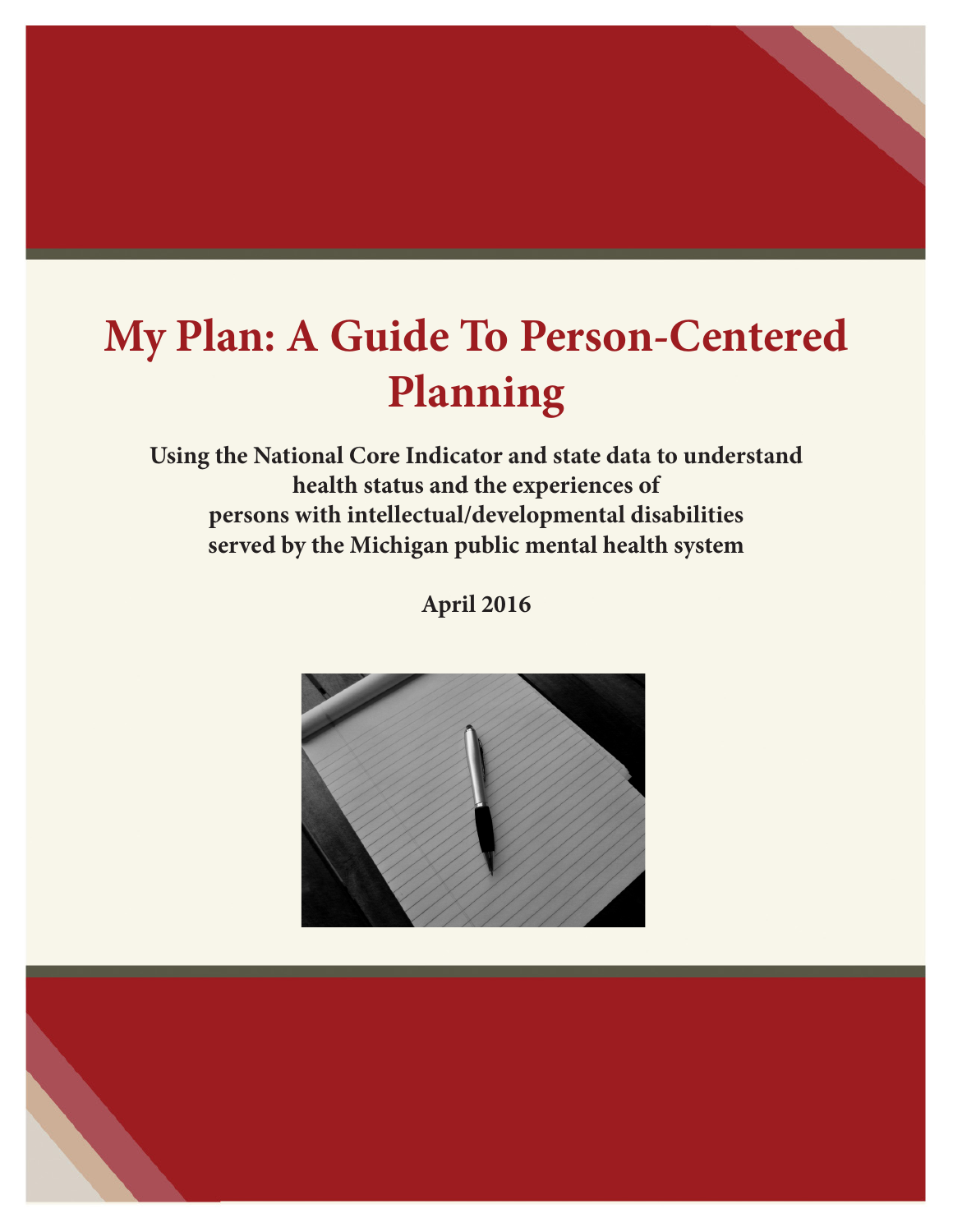# Contents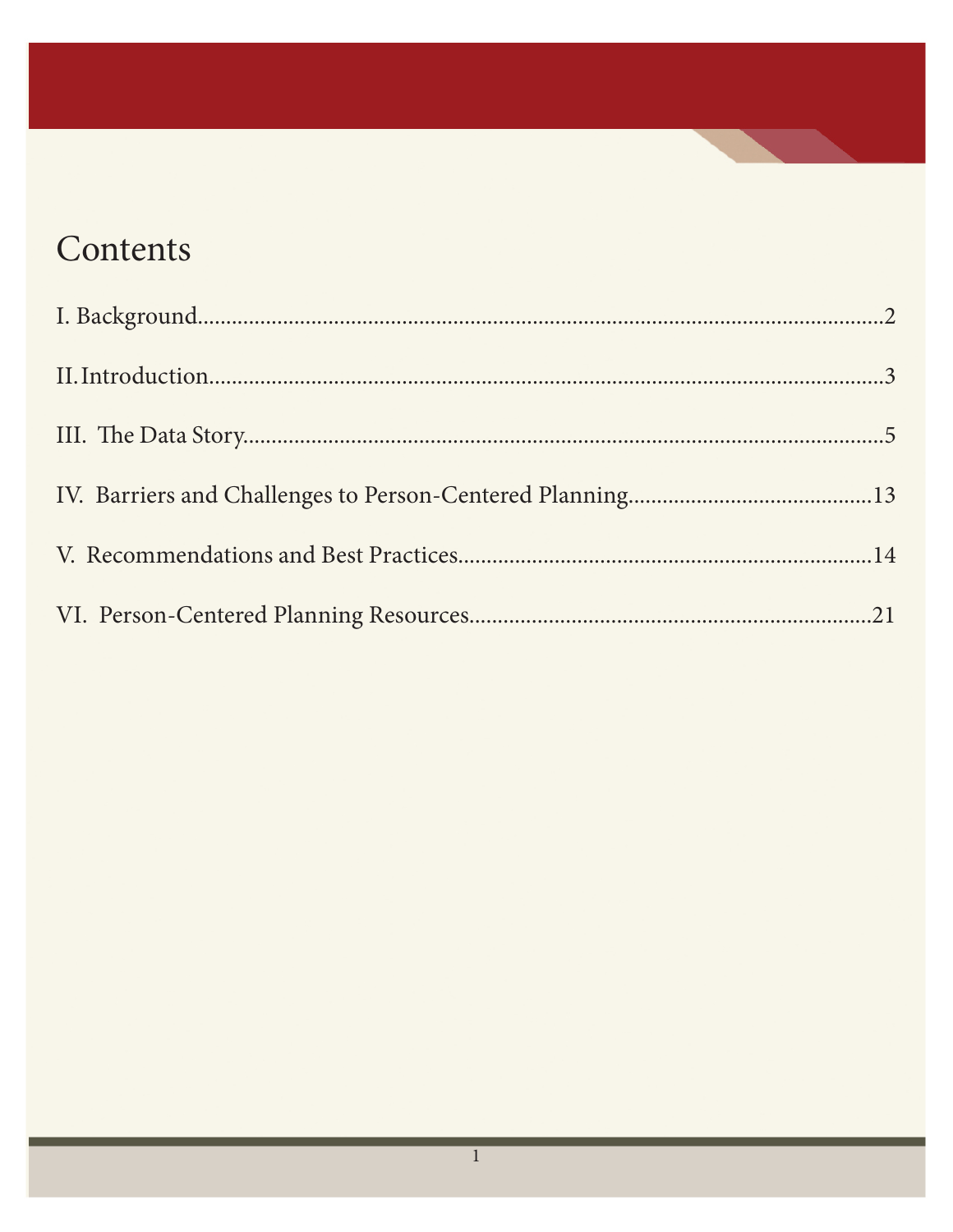# **Background**

This brief is one in a series of reports on findings from consumer interviews conducted in Michigan during 2012 as part of the National Core Indicator (NCI) Program. In 2011, Michigan joined the NCI program, which began in 1997 and is now used in over 41 states to provide a standardized way to measure and track indicators for persons with intellectual/ developmental disabilities (I/DD) who are served by the public mental health system.

In January 2013, Michigan convened an NCI Advisory Group, which worked in collaboration with the Developmental Disabilities Practice Improvement Team and the Quality Improvement Council to analyze Michigan data and to make recommendations. Five priority areas were identified, which are also NCI indicators: person-centered planning, health, relationships, living arrangements and employment. This brief addresses Person-Centered Planning.

The indicators summarize the surveyed results from personal interviews with individuals with I/DD and the background information provided by the community mental health system. Information from these interviews is helpful to understanding the experience of individuals served, and their outcomes can be used to compare Michigan's outcomes to other states. The consumer interview and family survey results can be found at: www.nationalcoreindicators.org/

The information gleaned from the NCI data is used to identify areas for continued improvement in the delivery of public mental health services. Stakeholder discussion and analysis of the NCI resulted in identification of several areas of opportunity for improvement. These include:

• **Employment**: Improving employment outcomes.

• Living Arrangements: Increasing the number of individuals who have and who exercise choice over where and with whom they live, who have privacy and control over their home environment, and feel safe in their home.

• **Health/Wellness**: Increasing physical activity and preventive and routine health care to improve health.

• **Person-Centered Planning**: Improving the person-centered planning process, which in turn supports all of the above desired outcomes and experiences.

**• Relationships**: Increasing individual's connections in their community and supporting their relationships with friends and family (decreasing feelings of loneliness).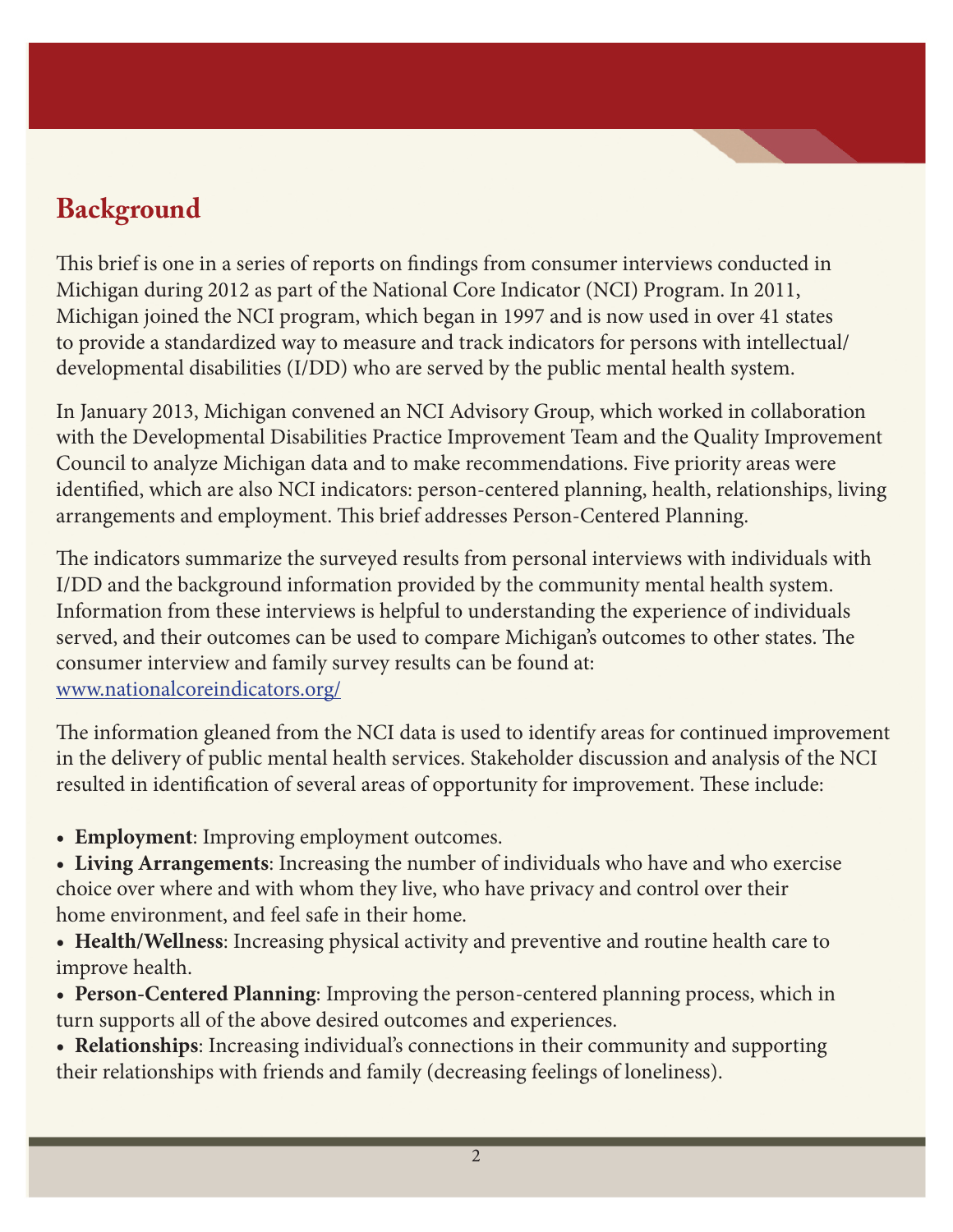#### **Introduction**

This brief includes a summary of the evolution of the person centered planning process, expectations for service providers to use the person centered planning process, the basic tenets and values of the practice, and the current status of the use of person centered planning in the public mental health system in Michigan. The workgroup identified, and the report includes, a list of the barriers and difficulties to improving outcomes through use of the person centered planning process as well as recommendations for improving this process.

# **Definition of the Person-Centered Planning Process**

Person / Family-Centered Planning (PCP) is a process mandated through the Michigan Mental Health Code (MMHC) for all individuals receiving publicly funded mental health services.

The purpose of Michigan's public mental health system is to support adults and children with developmental disabilities, adults with serious mental illness and substance use disorders and children with serious emotional disturbance to live successfully in their communities – achieving community inclusion and participation, independence, and productivity. Person-centered planning (PCP) enables individuals to achieve their personally defined outcomes.

PCP for minors is inclusive of the entire family. A family driven youth guided approach recognizes the importance of family in the lives of children and that supports and services impact the entire family. In the case of minor children, the child and family are the focus of planning and family members are integral to success of the planning process. PCP as defined by the MMHC "means a process for planning and supporting the individual receiving services that builds upon the individual's capacity to engage in activities that promote community life and that honors the individual's preferences, choices and abilities. The person-centered planning process involves families, friends, and professionals as the individual desires or requires" (MCL 330.1700(g)).

Ultimately, the purpose of person-centered planning is to provide a process for an individual to define the life that he or she wants and what components need to be in place for the individual to have, work toward and achieve that life.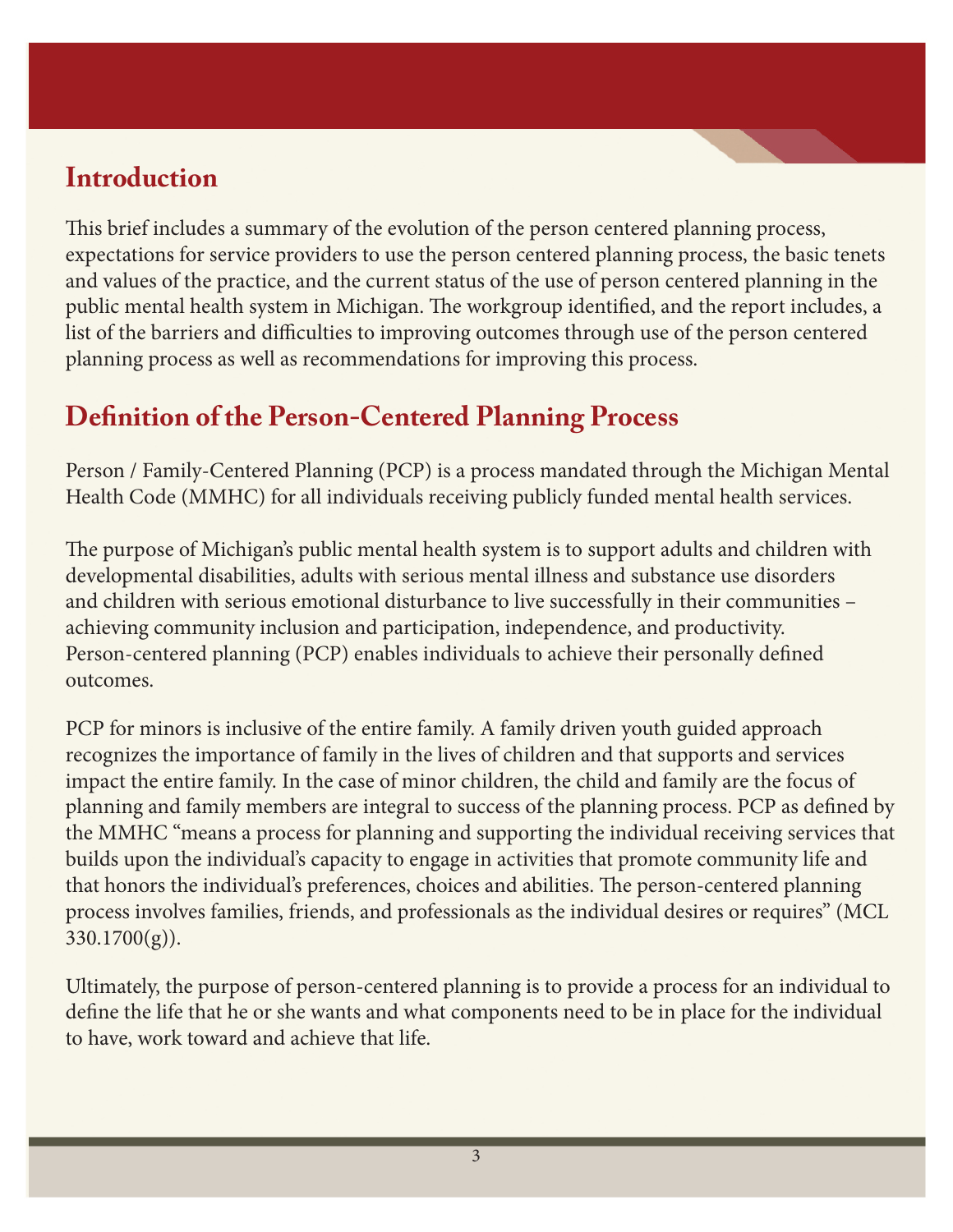# **Expectations of Providers**

Mental health agencies are responsible to ensure that a person-centered planning process is used to develop a written individual plan of services (IPOS) in partnership with the person served, their family, friends and other allies important to the person and that they want included in the process. The plan is where meaningful and measureable goals for the person's life are recorded along with the amount, scope and duration of services and supports required to assist the person to work toward and achieve those goals. Services and supports may consist of the array of services provided by the mental health agency, services provided by other community agencies, or supports of family, friends or other individuals important to the person receiving services. The plan is part of the "golden thread" whereby the needs and desires of the person are reflected in all pre-planning documents such as intake and needs assessments, reflected in the IPOS as well as all subsequent documents (progress notes, periodic reviews, and other reports).

Minimally, the plan must address the persons need for food, shelter, clothing, health care, employment opportunities, education opportunities, legal services, transportation and recreation. Since people's lives change, it is important that the plan reflects current needs, goals and desires. The plan should be modified whenever a person's desires or needs change or an event occurs that would require a change in the services and supports needed or desired by the person.

It is critical to note that person centered planning does more than address the service needs of the person by the mental health agency as developed in an IPOS. While the IPOS is one product of the process, person centered planning should encompass all the dreams and goals a person has. This is why PCP meetings are conducted when the person is not in crisis. PCP meetings should be held at a time and location that the person chooses and maximizes the attendance of everyone the person would like to have at the meeting. In order for this to occur, the PCP facilitator should focus on solid pre-planning.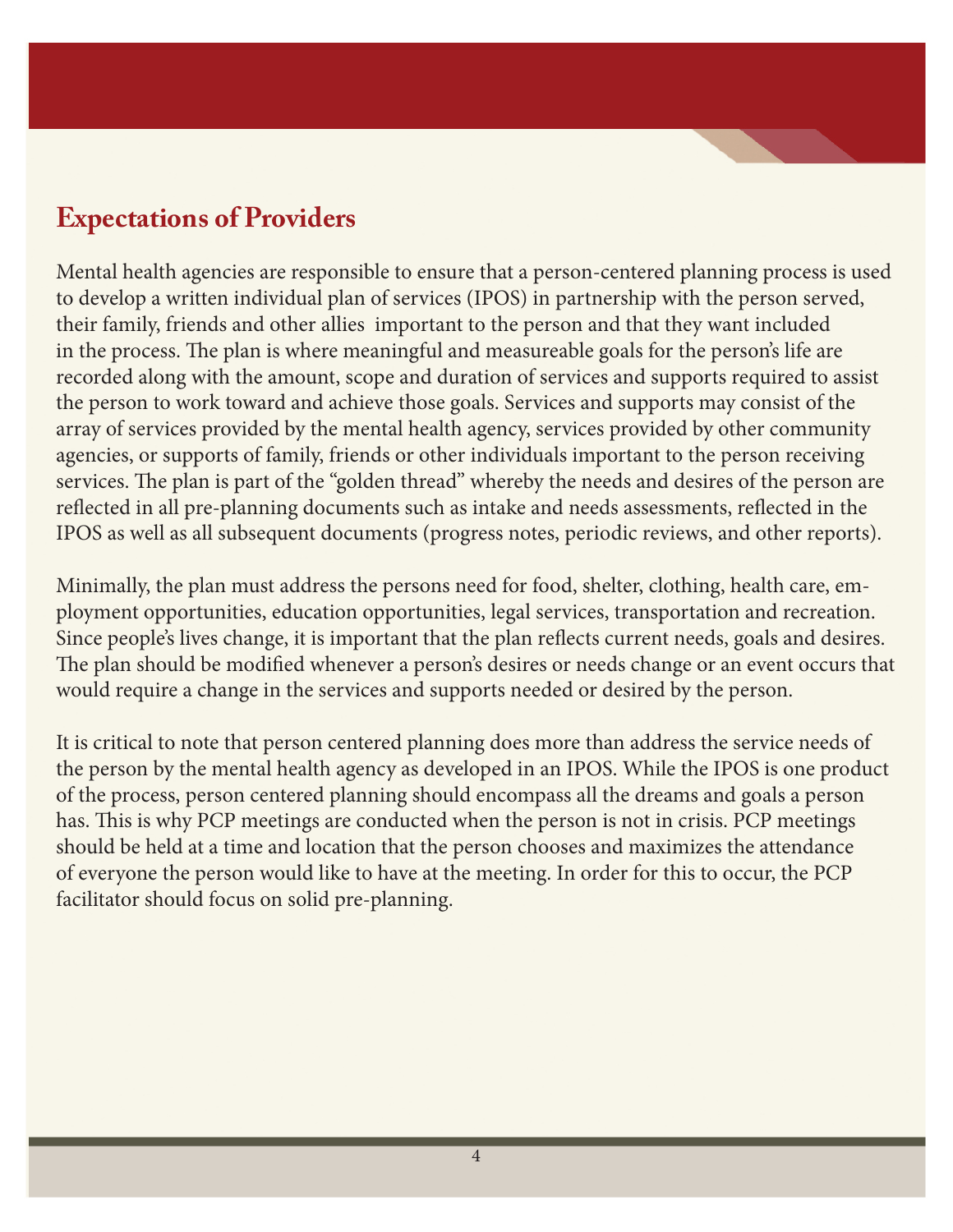Pre-planning for the PCP meeting involves working with the person served to determine who they would like to have at the meeting, how those people will be invited and by whom, what topics the person would like the meeting to focus on, and what (if any) topics the person does not want discussed at the meeting. Pre-planning for the PCP meeting may take several weeks in order to ensure that the maximum number of friends, allies and others in the person's support network can attend the meeting. It is critical that people served are able to incorporate these supports into their plan as much as possible.

In order for person centered planning to be successful, the person receiving services and their family, friends and allies should be in control of the planning process. Everyone involved in the PCP process should have as much information as possible about all supports and services available (including paid, community, and natural supports) in order to develop a plan that will best help them work toward or achieve their goals.

#### **The Data Story**

In the 2012-2013 Final Adult Family report, NCI data indicated that 92% of respondents (usually the parent or guardian of the adult receiving services) reported that they helped develop their family member's service plan. Respondents reported that their family member helped to develop his or her own plan 68% of the time. However, a much lower percentage of respondents consistently receive information about available supports (35% report that they always receive this information) and 34% report that this information is always easy to understand.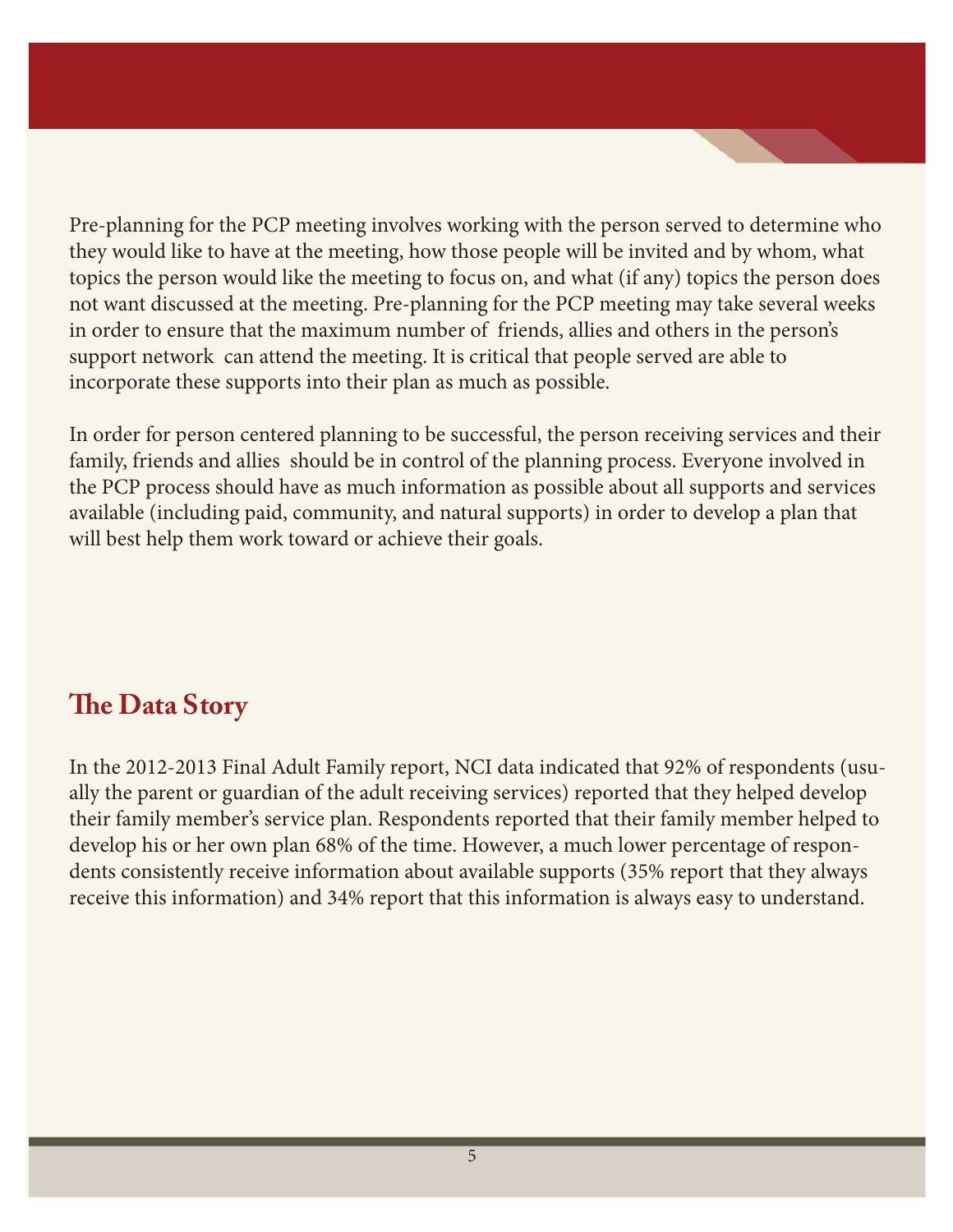*Responses in regard to person-centered planning specific to Michigan in the 2012-2013 report were as follows:*

#### **Q1: Do you get enough information to help you participate in planning services for your family?**



| <b>State</b>       | <b>Always</b> |     | Usually   Sometimes   Seldom |    | <b>Never</b> |       |
|--------------------|---------------|-----|------------------------------|----|--------------|-------|
| Michigan           | 32%           | 40% | 18%                          | 7% | 3%           | 462   |
| (MI)               |               |     |                              |    |              |       |
| <b>NCI</b> Average | 135%          | 37% | 16%                          | 7% | 4%           | 4,698 |

- About 75% of individuals and families reported receiving enough information to assist them in planning services for themselves or family member.
- • Roughly 25% of people did not receive enough information to help them participate in planning services for their family.
- **• This is an identified area of strength for Michigan.**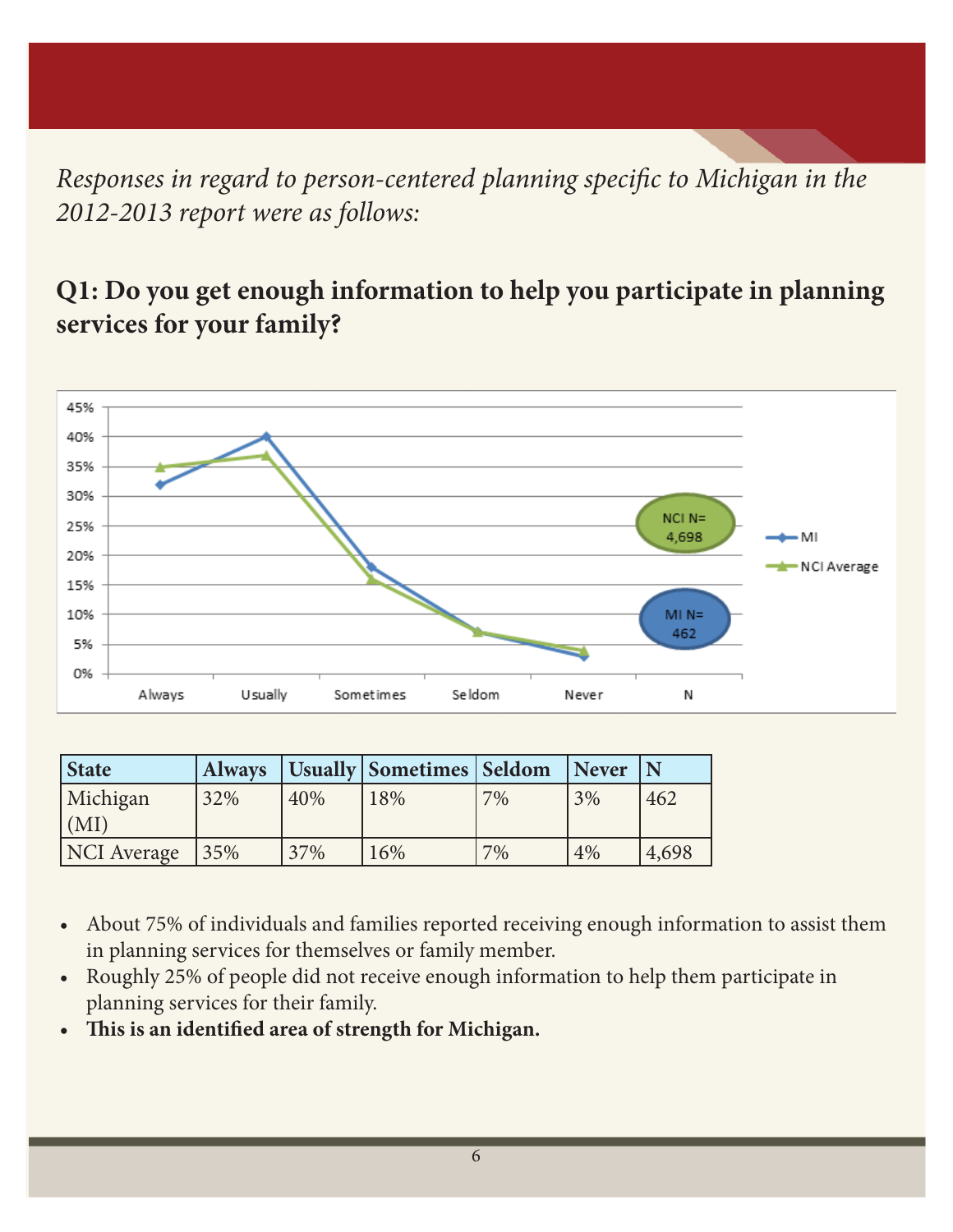

#### **Q2: Is the information easy to understand?**

| State              | <b>Always</b> |     | Usually   Sometimes   Seldom |    | <i>Never</i> | l N   |
|--------------------|---------------|-----|------------------------------|----|--------------|-------|
| Michigan           | 33%           | 44% | 18%                          | 4% | 2%           | 455   |
| (M I)              |               |     |                              |    |              |       |
| <b>NCI</b> Average | 134%          | 42% | 19%                          | 4% | 2%           | 4,641 |

- • Approximately 75% of people and their family received information that was easily understood to inform the planning process.
- Roughly 25% of people and their family did not receive information that was easily understood to inform the planning process.
- *• This is an identified area for improvement in Michigan.*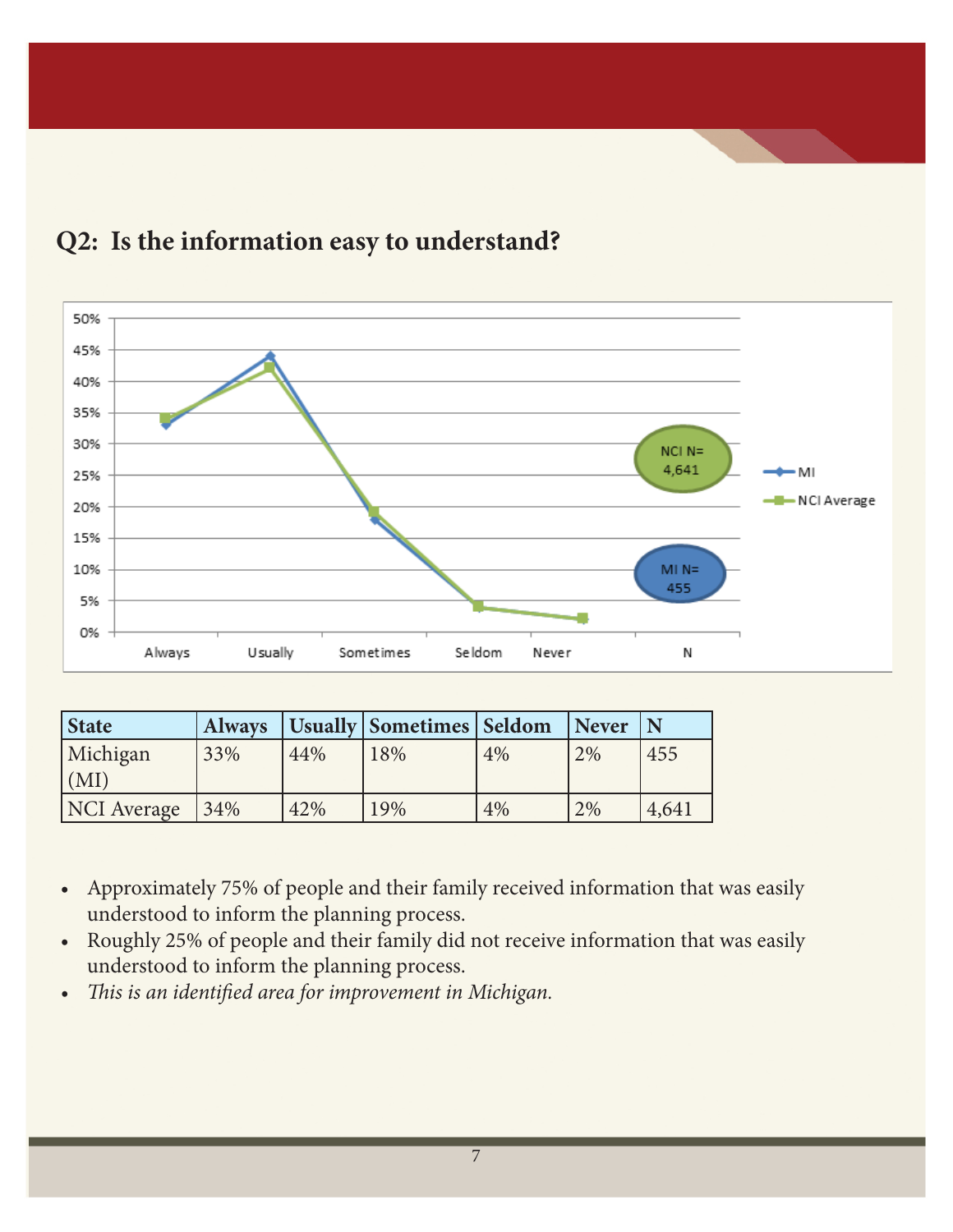#### **Q3: Does the case manager/service coordinator respect you family's choices and opinions?**



| State            |      |     | Always   Usually   Sometimes   Seldom |       | Never |       |
|------------------|------|-----|---------------------------------------|-------|-------|-------|
| Michigan         | 66%  | 24% | 7%                                    | $1\%$ | 2%    | 452   |
| $^{\prime}$ (MI) |      |     |                                       |       |       |       |
| NCI Average      | 169% | 23% | 6%                                    | $1\%$ | 2%    | 4,595 |

- 90% of individuals and families believed the case manager / service coordinator respected their choices and opinions.
- • 10% of individuals and families did not believe the case manager / service coordinator respected their choices and opinions.
- **• This is an identified area of strength for Michigan.**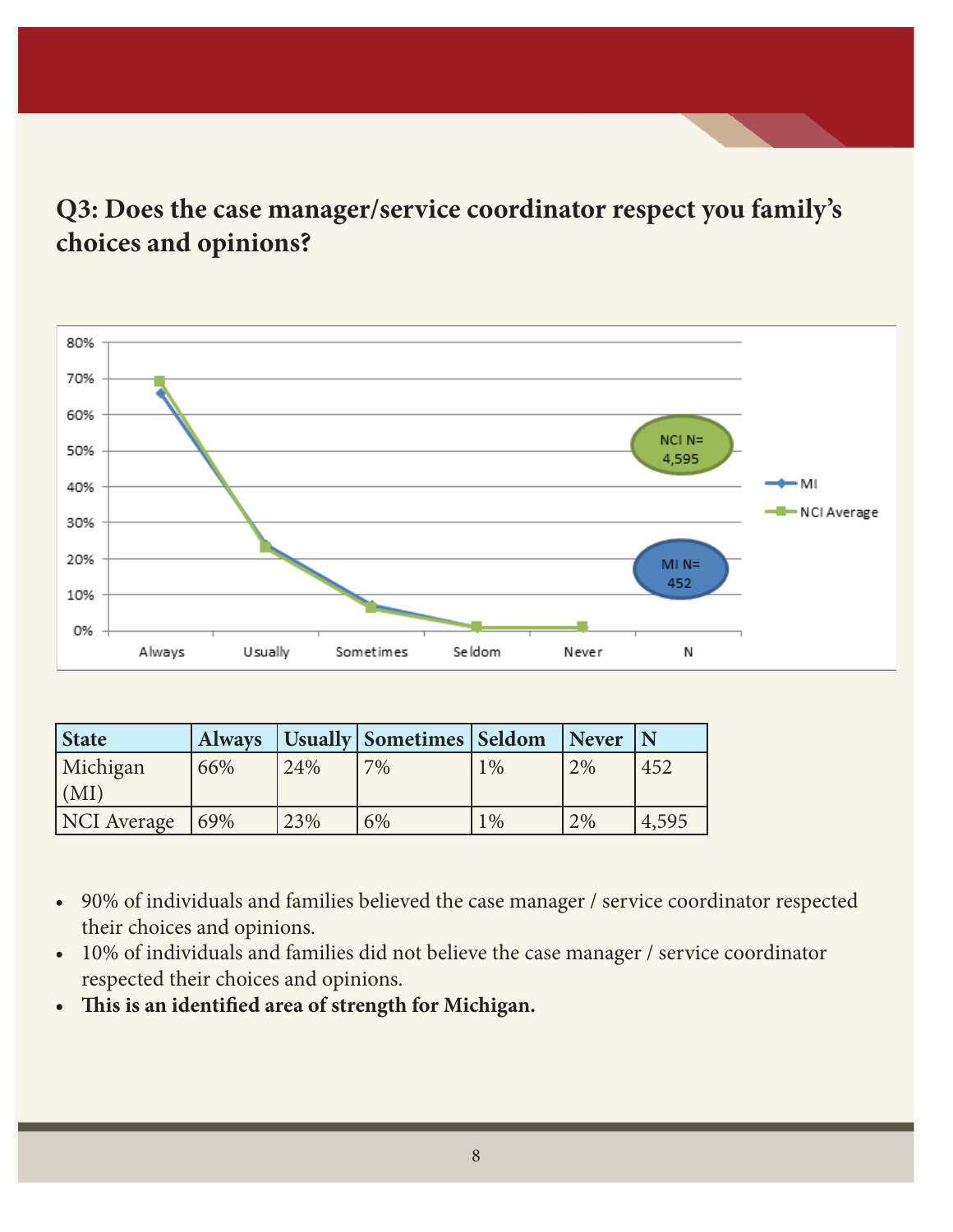**Q4: Does the case manager/service coordinator tell you about other public services that your family is eligible for (food stamps, Supplemental Security Income (SSI), housing subsidies, and other forms of assistance)?** 



| <b>State</b> |      |     | Always   Usually   Sometimes   Seldom |    | <b>Never</b> |       |
|--------------|------|-----|---------------------------------------|----|--------------|-------|
| Michigan     | 38%  | 26% | 14%                                   | 9% | 14%          | 443   |
| (MI)         |      |     |                                       |    |              |       |
| NCI Average  | 139% | 24% | 13%                                   | 9% | 15%          | 4,412 |

- Approximately 63% of individual and families received information about other public services they and their family member may be eligible for.
- About 37% of individuals and families did not receive information about other public services they and their family member may be eligible for.
- *• This is an identified area for improvement in Michigan.*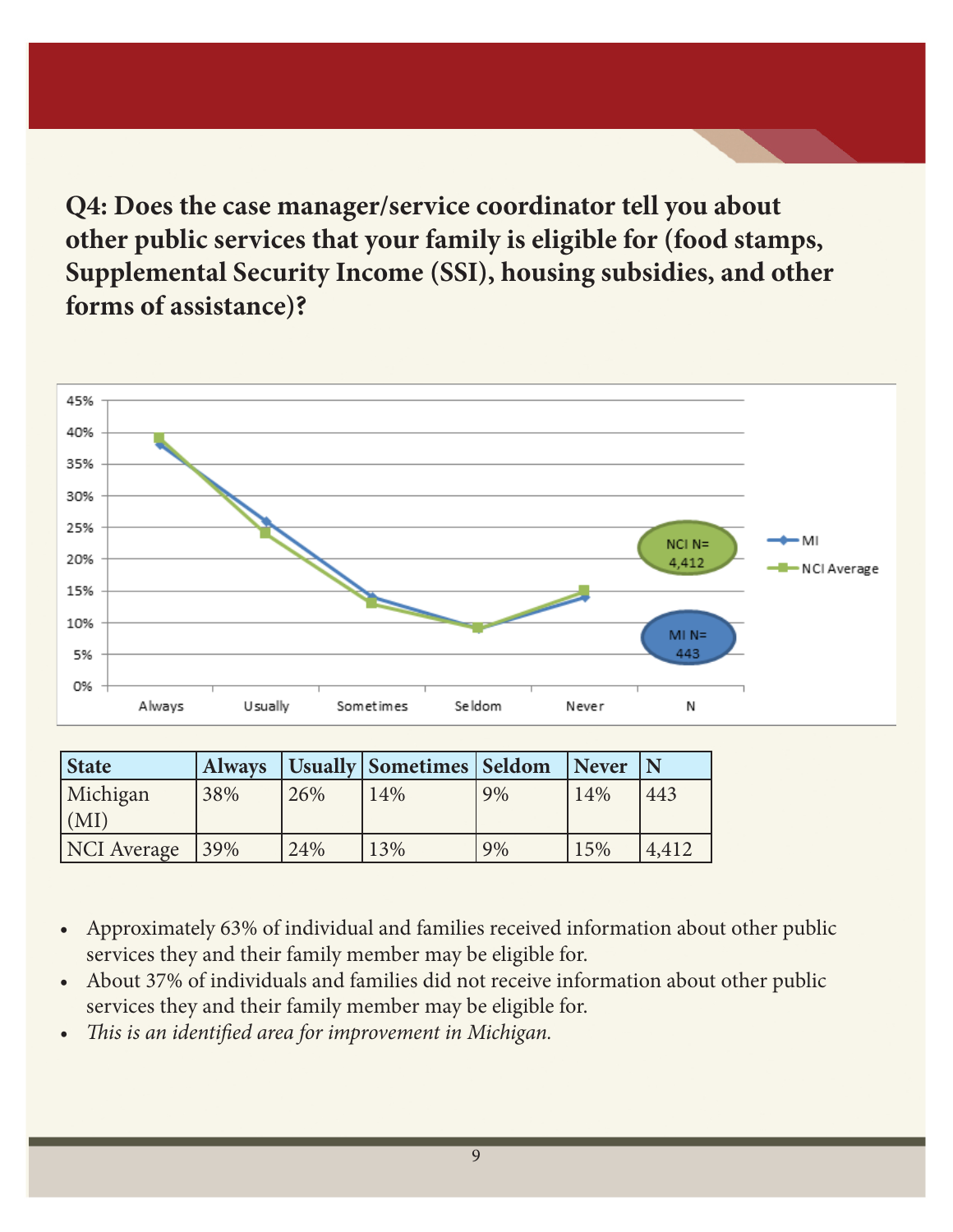**Q5: Does a service plan include all the services and supports a family member needs?**



| <b>State</b>       | <b>Yes</b> | <b>No</b> |       |
|--------------------|------------|-----------|-------|
| Michigan (MI)      | 78%        | 22%       | 289   |
| <b>NCI</b> Average | 86%        | 14%       | 3,164 |

- • Most (78%) individuals and families believed their plan included all the services and supports they / their family member needs.
- • 22% of individuals and families indicated that their plan did not include all the services and supports their family member needed.
- *• This is an identified area for improvement in Michigan.*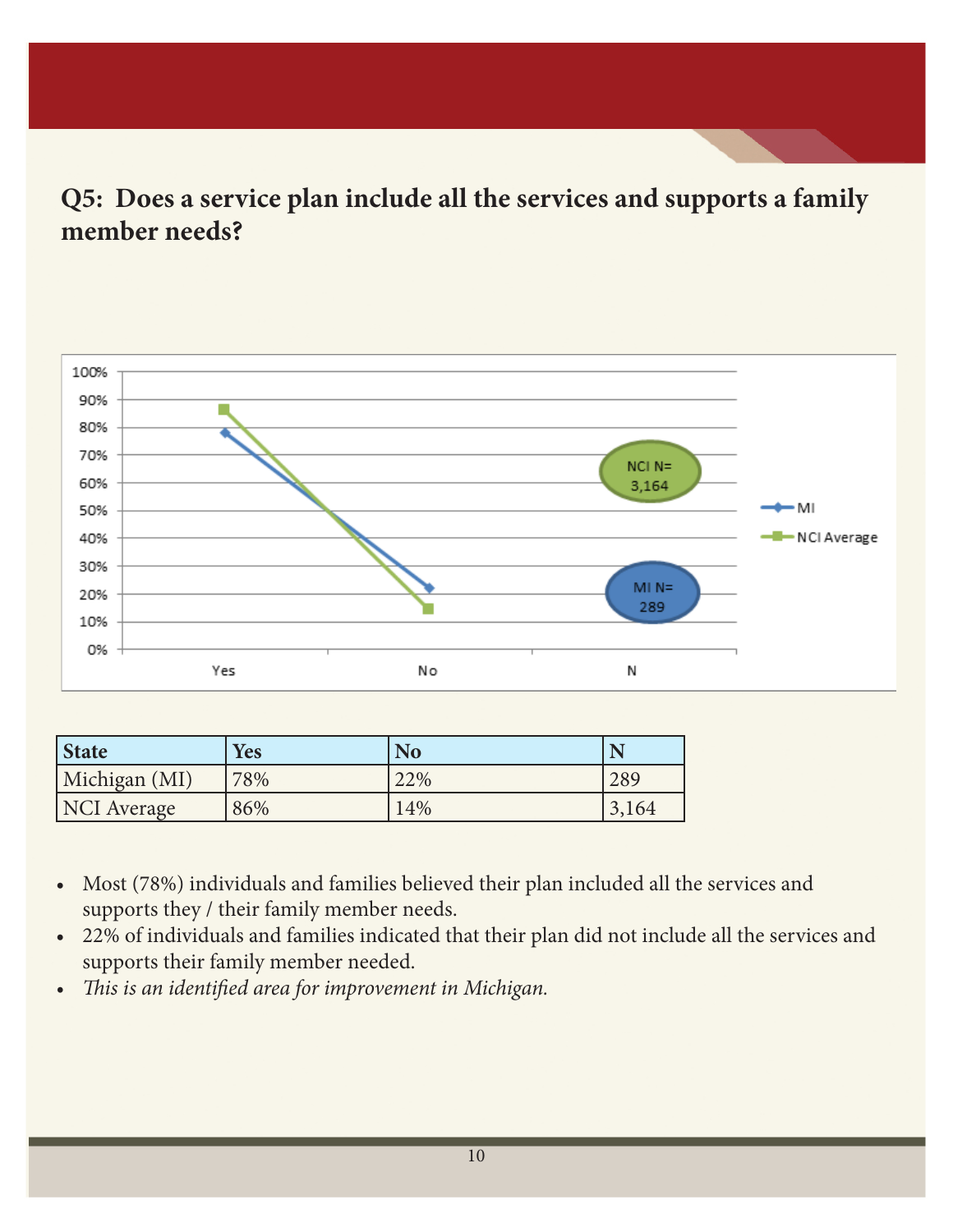# **Q6: Did your family member help develop the plan?**



| <b>State</b>  | <b>Yes</b> | <b>No</b> |       |
|---------------|------------|-----------|-------|
| Michigan (MI) | 74%        | 26%       | 21    |
| NCI Average   | 68%        | 32%       | 3,404 |

- The majority (74%) of individuals served helped to develop the plan.
- • 26% of individuals did not assist in the development of their plan of service.
- **• This is an identified area of strength for Michigan.**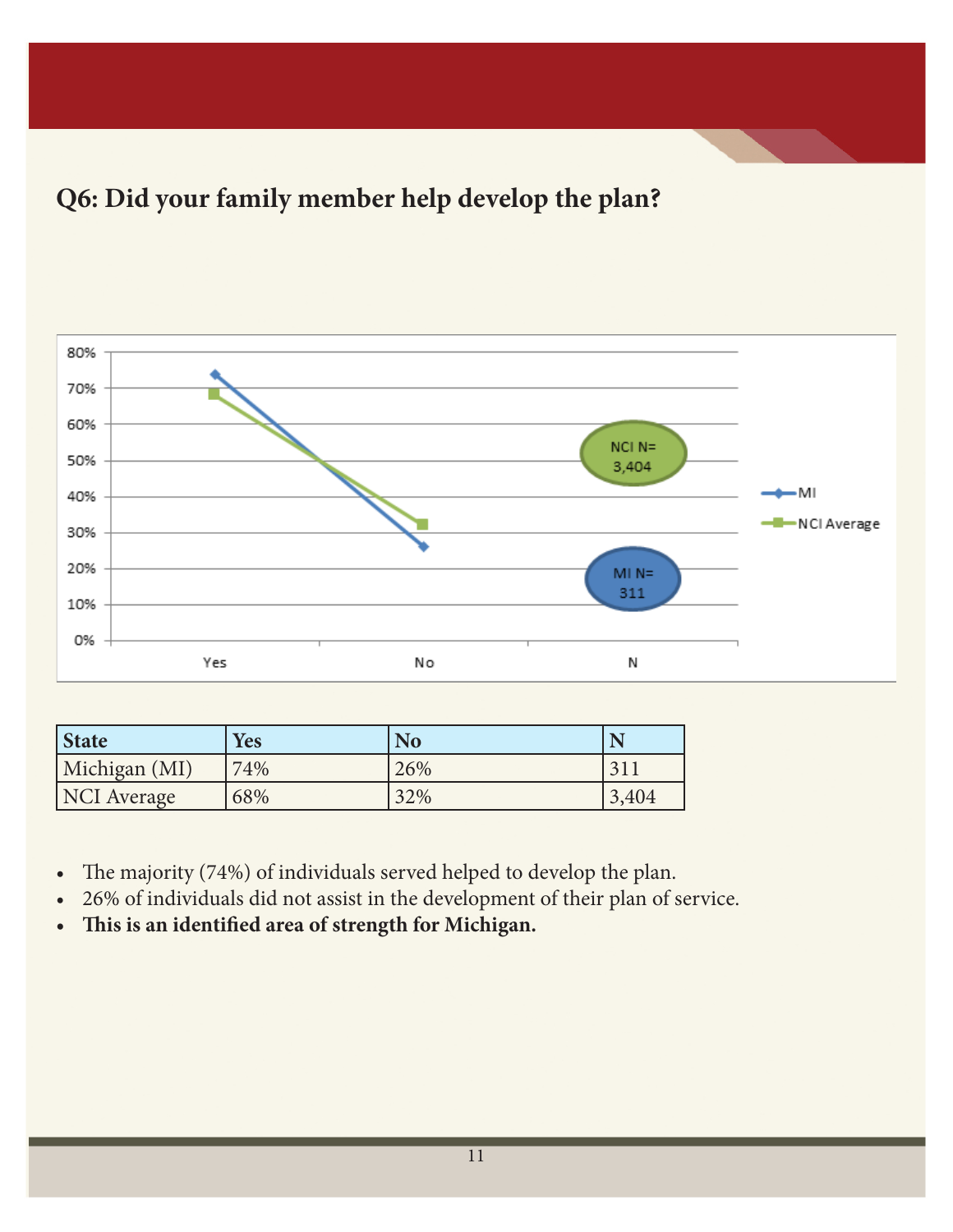

**Proportion of people who were reported to have community employment as a goal in their service plan:**

| <b>State</b>           | $\sqrt{N}$ Overall in State $\sqrt{N}$ |           |     | Institution   Community-   Individual   Parent's<br><b>Based</b> | Home | Home |
|------------------------|----------------------------------------|-----------|-----|------------------------------------------------------------------|------|------|
| Michigan (MI) $ 60\% $ |                                        | 105       | N/A | 62%                                                              | 57%  | 67%  |
| NCI Average            | 47%                                    | 5,038 27% |     | 48%                                                              | 48%  | 46%  |

- 21% of individuals that expressed a desire to obtain a job in the community had this as a goal in their IPOS
- 79% of individuals that expressed a desire to obtain a job in the community did not have this as a goal in their IPOS
- *• This is an identified area for improvement in Michigan.*

The data collected from the 2011-2012 and 2012-2013 NCI reports show strengths and areas for improvement for the use of person-centered planning the in Michigan. The majority of people served and their families participated in the development of their plan, and the majority of people served and their families felt respected by their case manager / service coordinator.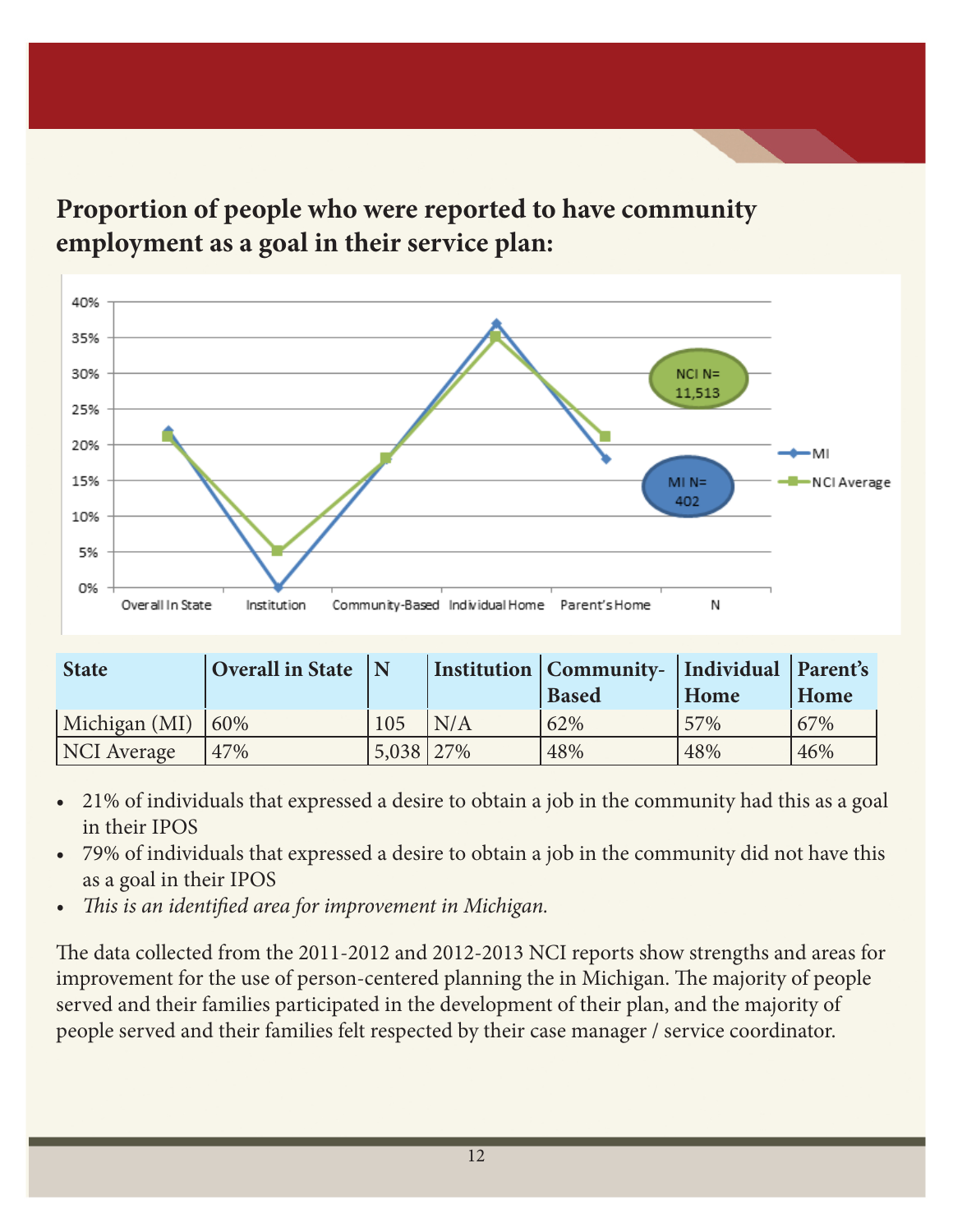#### **Areas for Improvement**

- Roughly 25% of people and their family did not receive information or did not receive information that was easily understood to inform the planning process.
- Approximately 37% of individuals did not receive information related to additional community supports or benefits that they may be entitled to or eligible to receive.
- 22% of people reported that the plan did not include all services and supports their family member needed.
- Employment data reflects that 60% of individuals wanted a community job, yet only 22% had this as a goal in their plan.

In order to expand upon existing strengths and advance the person centered planning process in Michigan, barriers and challenges along with recommendations and best practices have been identified.

#### **Barriers and Challenges to Person-Centered Planning**

- Maintenance of appropriate firewalls between the person / entities developing the plan, authorizing services and delivering services.
- Lack of access to inclusive and/or integrated recreational activities.
- Lack of adequate and inclusive opportunities for participation in schools and school activities.
- Focus on compliance vs. philosophy and value of the process.
- Inconsistent interpretation of the plan and how supports and services are provided.
- Concentration on only the technical aspects of the IPOS.
- Lack of supportive network of family, friends and allies.
- Limited input from supporters and allies of the person.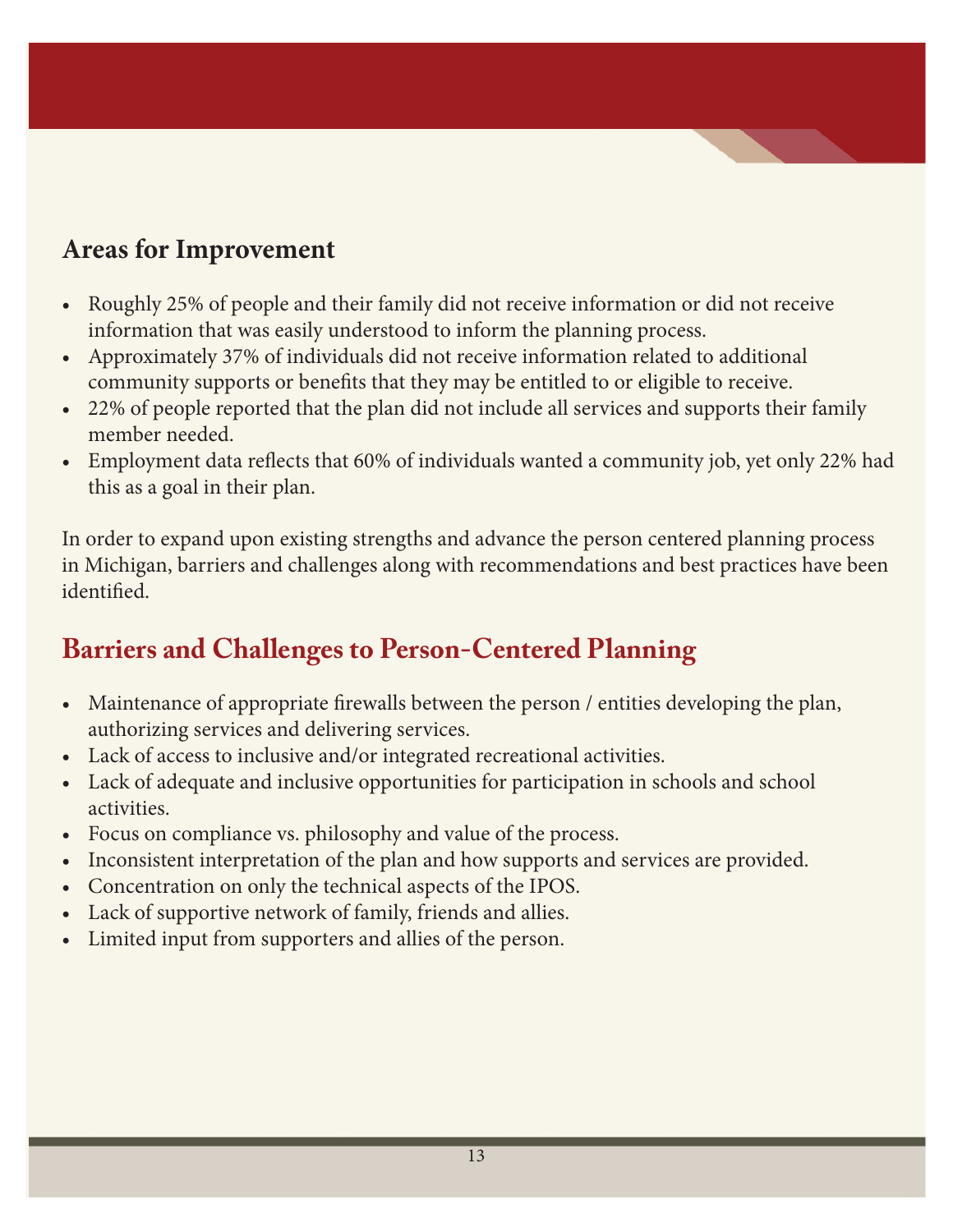#### **Recommendations and Best Practices**

Change requires local analysis, targeting relevant barriers and acting on the best information. Success occurs when the community mental health system works with multiple engaged stakeholders and the broader community.

Each of us (the individual, family and friends, supports coordinators, business owners and associations, Community Mental Health Service Programs (CMHSPs) and Pre-paid Inpatient Health Plans (PIHP) leadership, staff at the Michigan Department of Health and Human Services (MDHHS), and elected officials) each of has a role to play and there are opportunities and actions that each can take to help create communities that provide and support access to competent, comprehensive supports and services.

This section is organized into five stakeholder groupings. Each individual and stakeholders are invited to identify the area where they can have the most impact and to plan for and implement change. Change in a single area will result in improvement and efforts in multiple areas, which will support a more robust change process and greater improvements in outcomes.

#### **...for Individuals with Disabilities**

The individual served is the center of the process and the ultimate owner of the plan developed as a result of the process. Participate in the Person-Centered planning process together with family/allies to build support networks which can provide information about successful approaches in maintaining and improving outcomes. To support people in taking a more active role, MDHHS has developed questions that people served can consider asking during the person centered planning process. Some of these are:

- Can I use an independent facilitator?
- Who can be my independent facilitator?
- What decisions do I make through pre-planning?
- What can I talk about at a person centered planning meeting?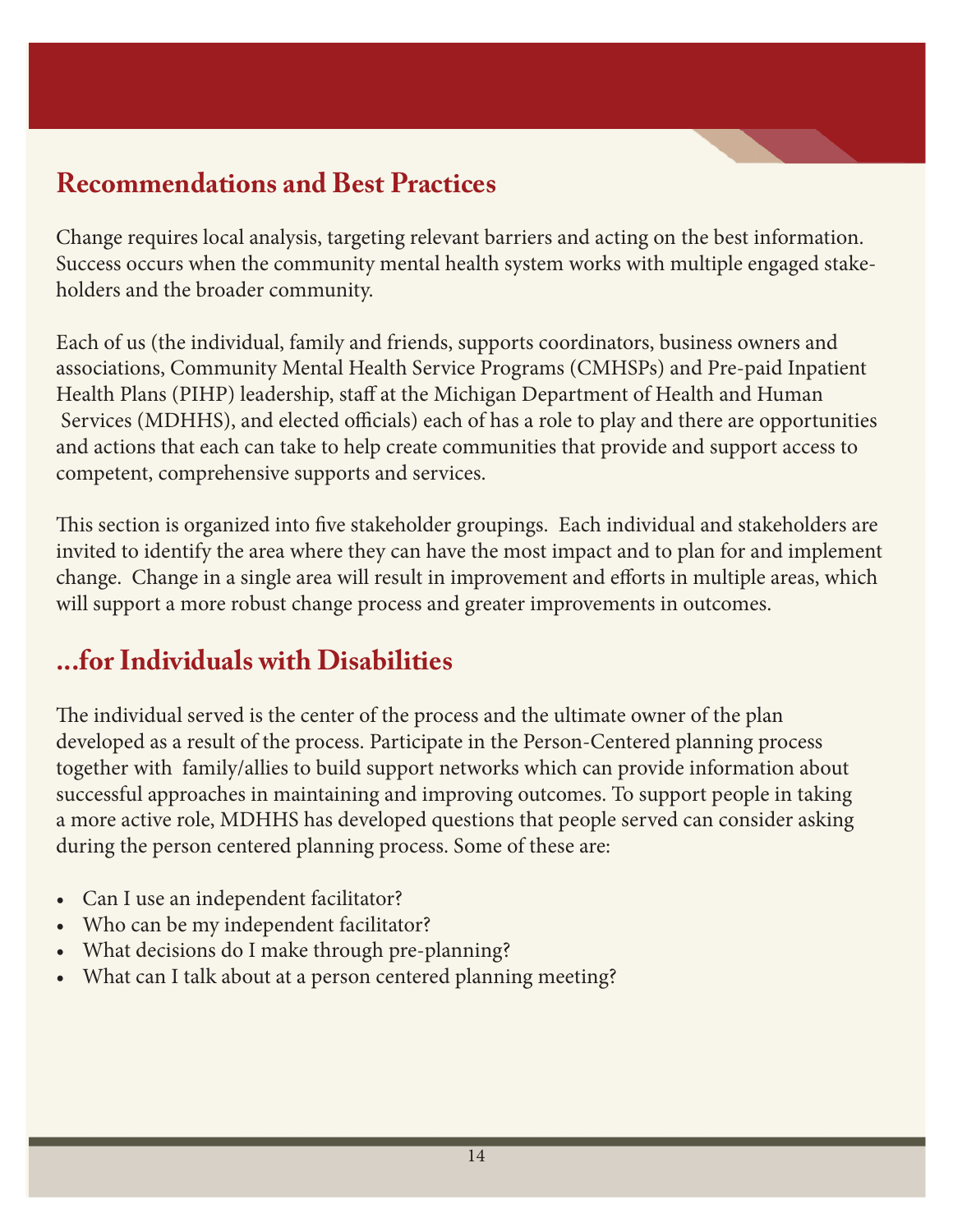- What if I want to use community and other resources outside of my mental health agency?
- How can I make changes or solve problems?
- How do I include friends and allies in my person centered planning meeting?
- What is a self-determined arrangement?
- Can anyone have a self-determined arrangement?

A complete list of questions can be found at:

http://mi.gov/documents/mdch/How\_Person-Centered\_Planning\_Works\_for\_You\_367101\_7. pdf

The policy and practice guideline for self determined arrangements can be found at: http://www.michigan.gov/documents/SelfDeterminationPolicy\_70262\_7.pdf

# **...for Families and Allies**

- Explore the services and supports your family member may be entitled to. A link to the Medicaid Provider Manual chapter for services for mental health and substance use disorders is here: www.mdch.state.mi.us/dch-medicaid/manuals/MedicaidProviderManual.pdf
- Learn about the community opportunities your family member is able to participate in
- Review the PCP process and forms available to facilitate the process (Personal Action Towards Health (PATH), McGill Action Planning Systems(MAPS))
- Become familiar with the customer services packet included in your family member's orientation materials
- • Become familiar with self determined arrangements. A link to the MDCH policy and practice guideline for self determined arrangements is here: www.michigan.gov/documents/SelfDeterminationPolicy\_70262\_7.pdf
- Participate in the PCP process together with family member/allies to build support networks which can provide information about successful approaches in maintaining and improving outcomes.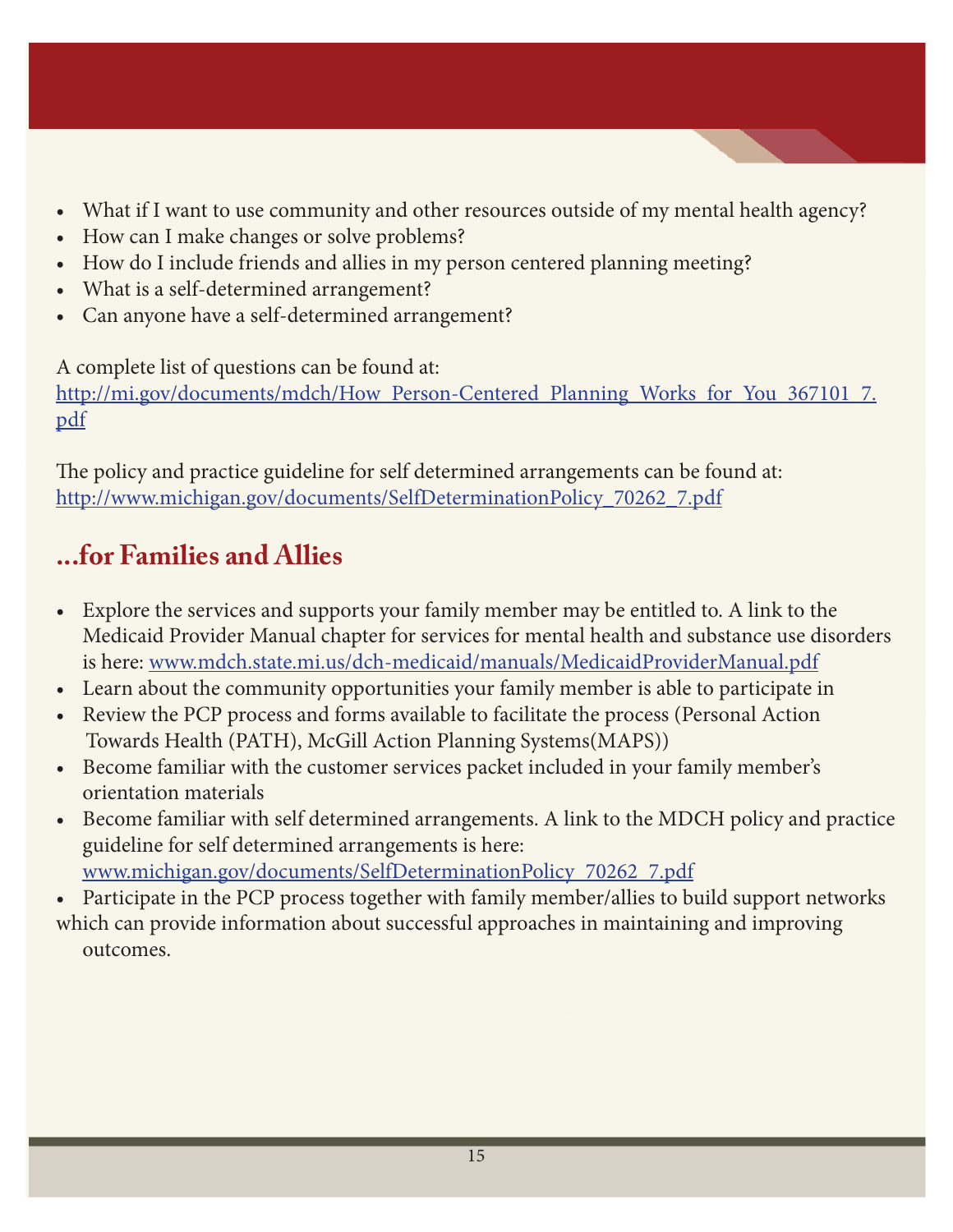#### **...for Community Mental Health Service Programs (CMHSPs)/ Pre-Paid Inpatient Health Plan(PIHP)**

People served by these organizations own their plans. These plans should focus on how the person's support network can assist them in achieving the life they want to live. To assist in this process, CMHSP/PIHP providers and other stakeholders should incorporate principles that involve people in the person centered planning process such as:

#### **Increase Focus on Pre-Planning**

- Pre-planning should be conducted in a strength-based manner and focus on what is important to the person.
- The person chooses who facilitates the person centered planning process and should be provided information explaining independent facilitation.
- Provide clear, comprehensive information in ways that are useful and empowering. Consider doing so in a variety of ways to incorporate multiple learning styles, such as written and visual representations of materials.
- Provide information on the opportunity to have self-determined arrangements
- Provide information about benefits, supports and opportunities that the person is entitled to and/or may be eligible for. This includes community opportunities, not only paid supports and services.
- Create opportunities for individuals and families to participate in ways that enhance their control and independence. Make sure all supports the person wants involved in the planning process have the opportunity to participate. This includes scheduling the meeting with enough advance notice and at a time and place that is convenient for the person and all of their supports.
- Explain the choices of formats and tools available to facilitate the PCP meeting. The person served should understand their options and have the power and control to choose the one they believe will best meet their needs (i.e. MAPS, PATH, etc…)
- Review progress made from implementation of previous plan
- Review previous planning tool used and determine if the person would like to use the same or a different tool to track progress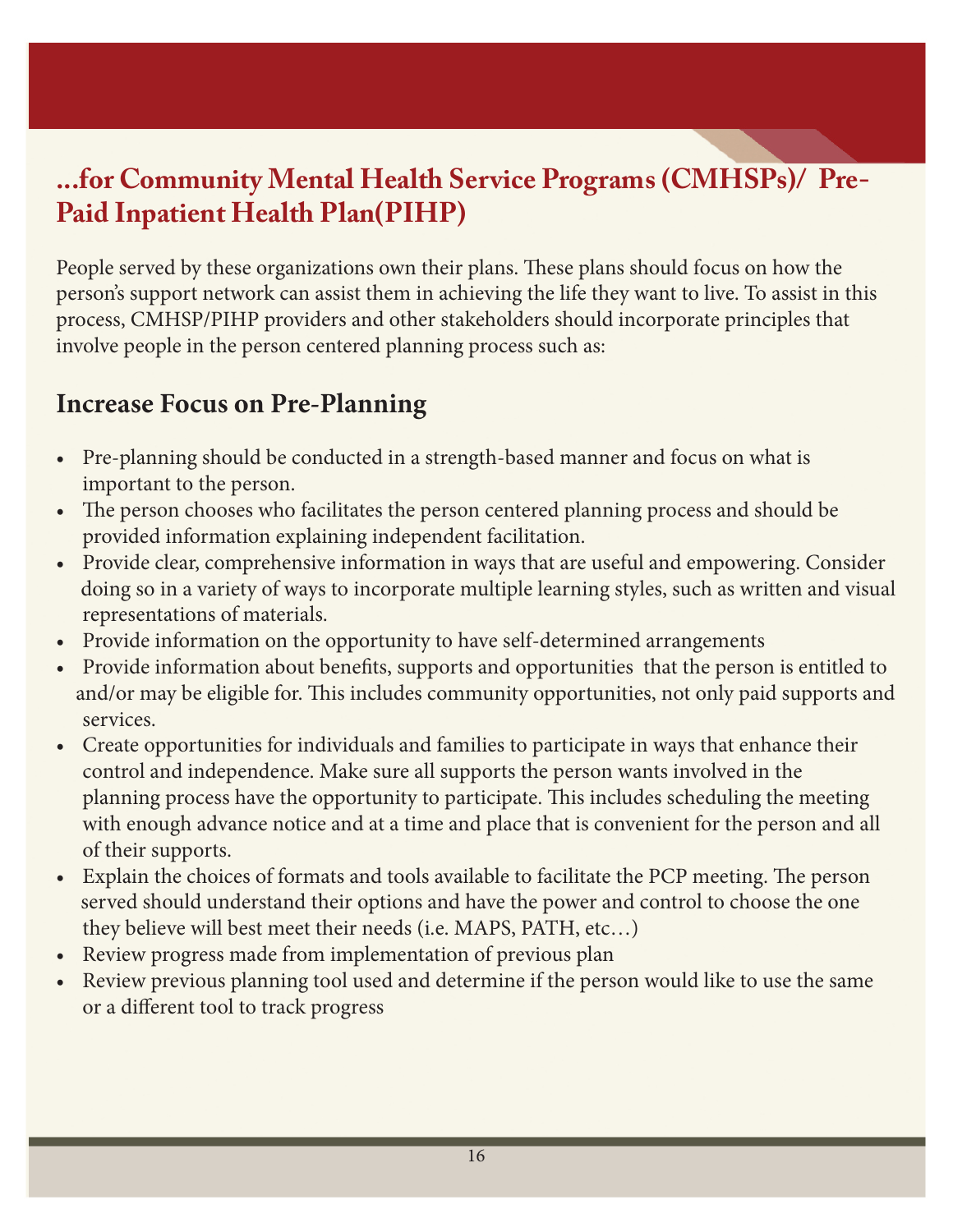- Explore and understand all cultural needs of the person and / or their supports. Ensure that meaningful access to participants and/or their representatives with Limited English Proficiency Plan (LEP), including low literacy materials and interpreters.
- Discuss strategies for solving conflict or disagreement within the planning process.
- Include clear conflict of interest guidelines for all planning participants.

# **Appropriate Use of Functional Assessments**

- Functional assessments are utilized to contribute to the person centered planning process.
- MDHHS requires utilization of the Supports Intensity Scale (SIS) to inform the person centered planning process. The SIS is a strength-based standardized assessment tool intended to provide a consistent methodology for assessing an individual's support needs to be considered along with personal preferences, natural supports and the person's service setting.
- More information for the SIS can be found at: http://mi.gov/mdch/0,4612,7-132-2941\_4868\_69586---,00.html

# **During the PCP Meeting**

- Encourage the individual to control aspects of the plan they are comfortable with and would like to direct.
- Invite the person's family, friends and allies to contribute to aspects of the plan they support and areas they would like to impact.
- Empower the individual to discuss their hopes and dreams. Goals can be developed, supported and met with a combination of paid, community and other supports. Focusing the meeting on goals only related to paid services and supports limits a person's opportunities.
- The plan should focus on assisting the person to live the life they want.
- Goals must be documented in the person's and/or representative's own words, with clarity regarding the amount, duration, and scope of HCBS that will be provided to assist the person.
- All goals should consider the quality of life concepts important to the person.
- The plan must be prepared in person-first singular language and be understandable by the person and/or their representative.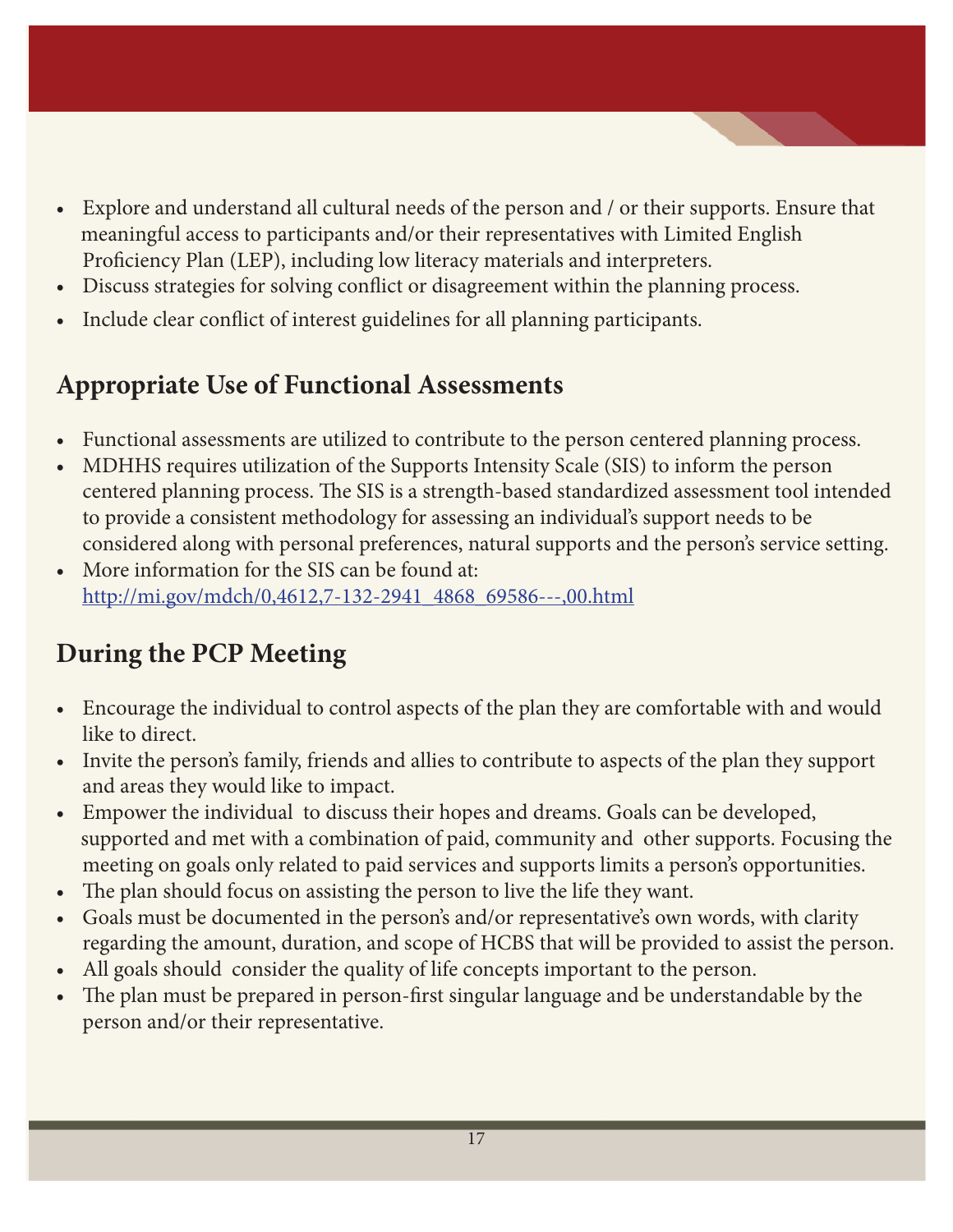- Goals should identify the specific outcomes desired by the individual.
- Information on the full range of Home and Community-Based Services (HCBS) available to support achievement of personally-identified goals needs to be described. The person or their representative must be central in determining what available HCBS are appropriate and will be used.
- The PCP should reflect that where the person resides is chosen by the individual. The residence must be integrated in and support full access to the greater community, including opportunities to seek employment and work competitively, engagement in community life including control personal resources, and receipt of services in the community to the same degree of access as individuals not receiving HCBS.
- • Employment and housing in the community must be explored, and planning should be consistent with the individual's goals and preferences, including where the individual resides, and who they live with.
- Develop a clear outline in the plan which delineates responsibilities for the individual, paid supports, family, friends, allies and other supports, and how each person's role relates to successful outcomes.
- Identify respite and/or transportation resources to assist in accessing services and supports, as well as recreational activities that enhance and enrich the person's life.
- Provide/Explore integrated, community opportunities to assist individuals in achieving their outcomes.

#### **Ensure that collaboration is inherent in policies, programs, education and delivery of care.**

- Provide for and assure that Supports Coordinators and others involved in service delivery, policy, and planning receive training and technical assistance on the person centered planning process and how use of the process leads to successful outcomes and meaningful participation by the individual and their family.
- The PIHP/CMHSP must ensure that the residence chosen by the individual is integrated in and supports full access of individuals receiving Medicaid HCBS to the greater community, including opportunities to seek employment, work competitively, engage in community life, control personal resources and receive services in the community to the same degree of access as individuals not receiving Medicaid HCBS.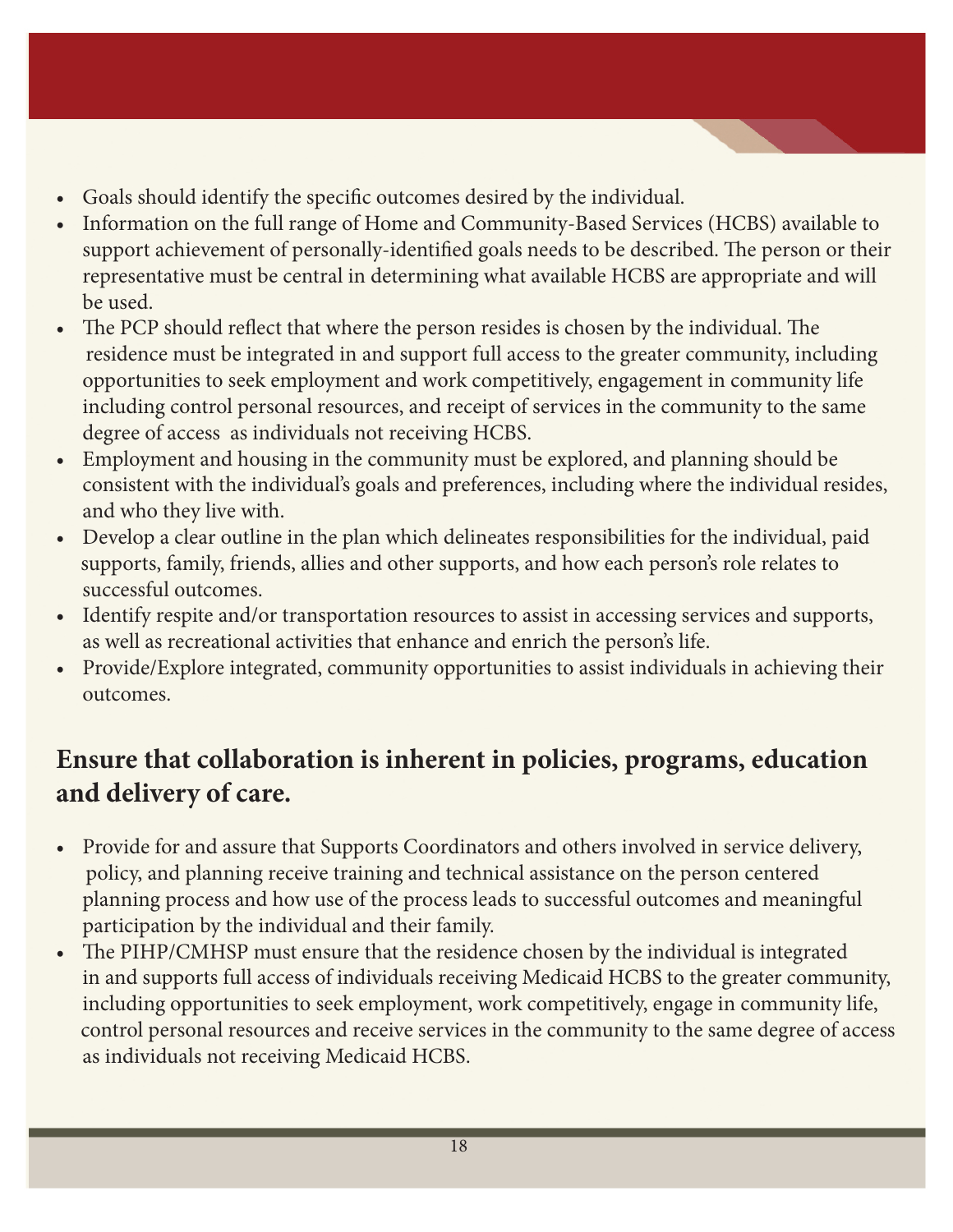- Design materials for individuals and families to support an understanding of the personcentered planning process, and that their personal involvement is important and necessary.
- Ensure that policies and protocols reflect outreach to the education system to provide appropriate transition planning.
- Develop and provide to staff and practitioners competency training to work with people with disabilities, including motivational interviewing.
- Policies/practices should be consistent with the Health and Human Services Office on Minority Health Standards National Standards on Culturally & Linguistically Appropriate Services (CLAS). Practices must provide meaningful access to participants and/ or their representatives with LEP, including low literacy materials and interpreters.
- Ensure staff is aware of and includes strategies for solving conflict or disagreement within the process, including clear conflict of interest guidelines for all planning participants.

#### **Documentation of Restrictions on a Person's Rights and Freedom**

- Any effort to restrict the right of a person to realize preferences or goals must be justified by a specific and individualized assessed safety need and documented in the PCP. The following requirements must be documented in the PCP when a safety need warrants such a restriction:
	- a. The specific and individualized assessed safety need.
	- b. The positive interventions and supports used prior to any modifications or additions to the PCP regarding safety needs.
	- c. Documentation of less intrusive methods of meeting the safety needs that have been tried, but were not successful.
	- d. A clear description of the condition that is directly proportionate to the specific assessed safety need.
	- e. A regular collection and review of data to measure the ongoing effectiveness of the safety modification.
	- f. Established time limits for periodic reviews to determine if the safety modification is still necessary or can be terminated.
	- g. Informed consent of the person to the proposed safety modification; and
	- h. An assurance that the modification itself will not cause harm to the person.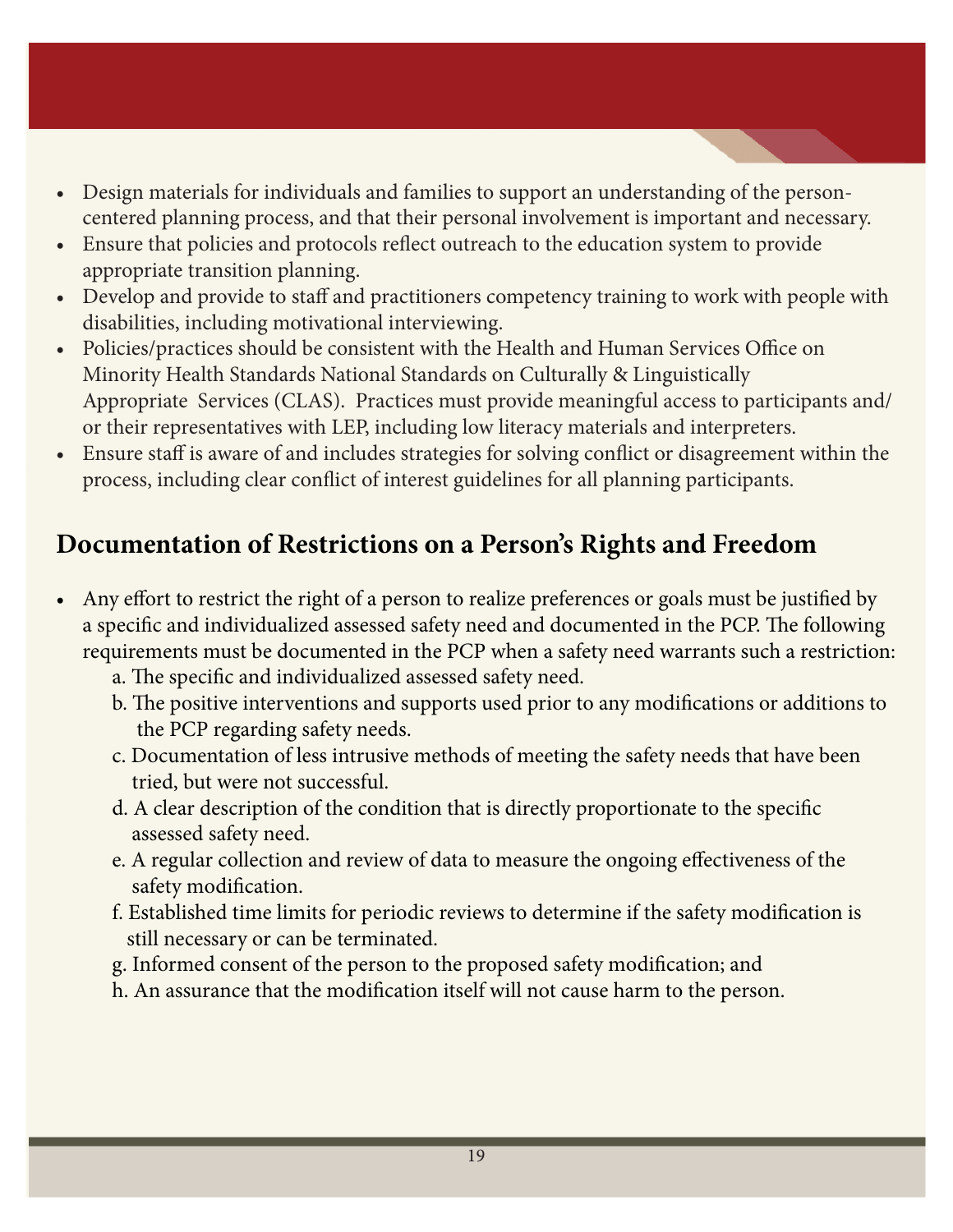# **Recommendations**

#### **...for Communities**

- Seek training about inclusive, integrated communities.
- • Participate in collaborative efforts to improve access to inclusive, integrated activities in local communities.
- Provide warm and welcoming atmosphere including cultural and generational diversity.
- Incorporate a variety of interests, days of the week and times of day into activities planning.
- Renovate and design for physical accessibility in all settings.

#### **...for State Policy**

- Support Anti-Stigma campaigns.
- Ensure that policy and practices include language and practices that result in inclusive, integrated communities.
- Fund services based on practices that result in inclusive, integrated communities.
- Support continuity and accountability for person centered planning quality across the State.